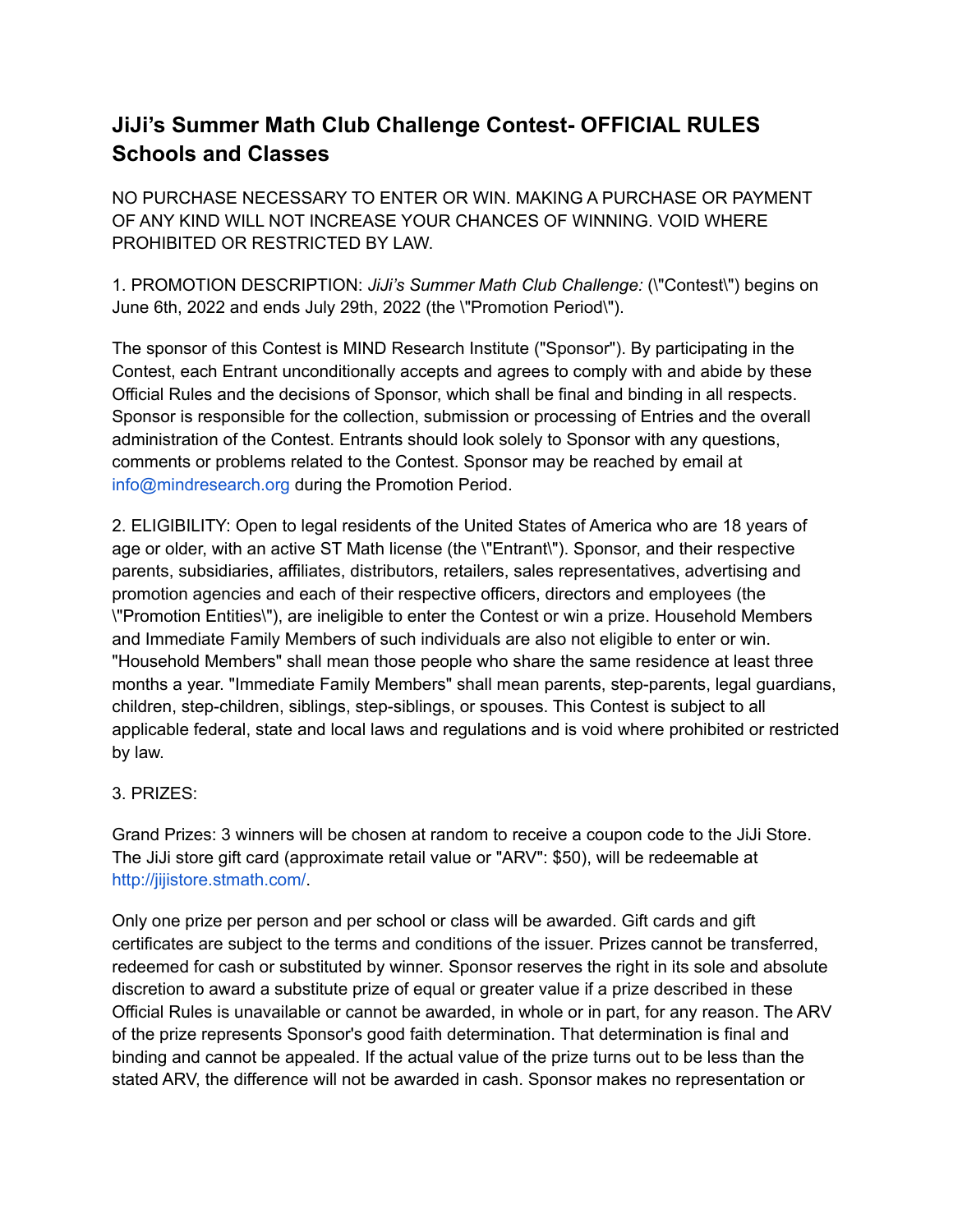warranty concerning the appearance, safety or performance of any prize awarded. Restrictions, conditions, and limitations may apply. Sponsor will not replace any lost or stolen prize items.

This Contest is open to legal residents of the United States of America and Prize will only be awarded and/or delivered to addresses within said locations. All federal, state and/or local taxes, fees, and surcharges are the sole responsibility of the prize winner. Failure to comply with the Official Rules will result in forfeiture of the prize.

4. HOW TO ENTER: Enter the Contest during the Promotion Period once per week by posting screenshots of your school or class's usage Dashboard given that your school or class's weekly minute average is 30 minutes or more on Twitter or Instagram. Must tag @STMath and use the hashtag #JiJisMathClub. Not currently using social media but still want to participate? Email your entry to info@stmath.com.

Automated or robotic Entries submitted by individuals or organizations will be disqualified. Internet entry must be made by the Entrant. Any attempt by Entrant to obtain more than the stated number of Entries by using multiple/different email addresses, identities, registrations, logins or any other methods, including, but not limited to, commercial contest/sweepstakes subscription notification and/or entering services, will void Entrant's Entries and that Entrant may be disqualified. Final eligibility for the award of any prize is subject to eligibility verification as set forth below. All Entries must be posted by the end of the Promotion Period in order to participate. Sponsor's database clock will be the official timekeeper for this Contest.

5. WINNER SELECTION: The 3 Winner(s) of the Contest will be selected in a random drawing from among all eligible Entries received throughout the Promotion Period. The random drawing will be conducted the day of or approximately one business day after the end of the Promotion Period by Sponsor or its designated representatives, whose decisions are final. Odds of winning will vary depending on the number of eligible Entries received.

6. WINNER NOTIFICATION: Winners will be notified via social media at the account provided in the Entry Information approximately one business day after the random drawing. Potential Winners must accept a prize by responding to our direct message as directed by Sponsor within one week of notification. Sponsor is not responsible for any delay or failure to receive notification for any reason, including inactive Twitter and Instagram account(s), technical difficulties associated therewith, or Winner's failure to adequately monitor any email account.

Any winner notification not responded to or returned as undeliverable may result in prize forfeiture. The potential prize winner may be required to sign and return an affidavit of eligibility and release of liability, and a Publicity Release (collectively \"the Prize Claim Documents\"). No substitution or transfer of a prize is permitted except by Sponsor.

7. PRIVACY: Any personal information supplied by you will be subject to the privacy policy of the Sponsor posted at https://www.mindresearch.org/privacy-policy. By entering the Contest, you grant Sponsor permission to share your email address and any other personally identifiable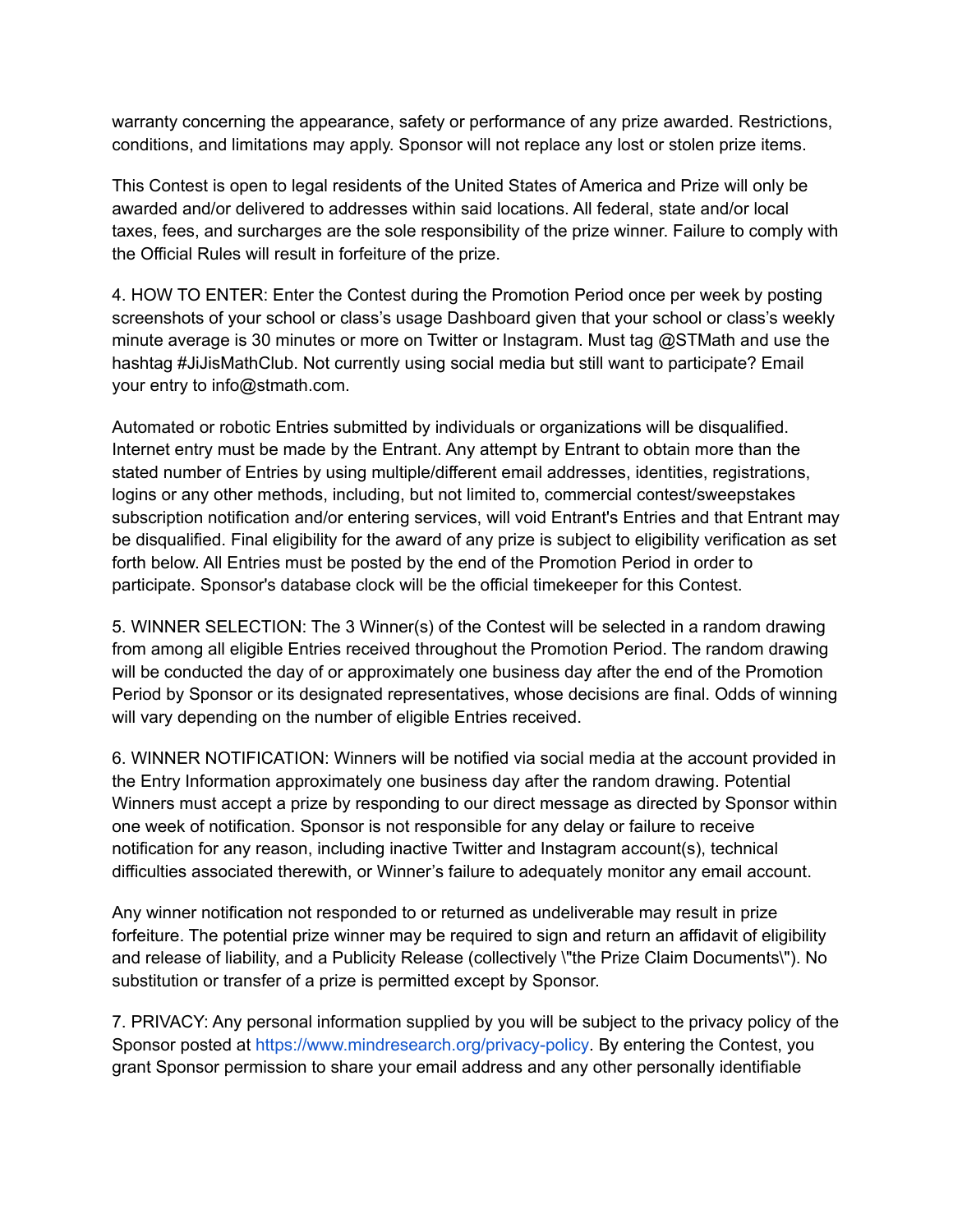information with the other Contest Entities for the purpose of administration and prize fulfillment, including use in a publicly available Winners list.

8. LIMITATION OF LIABILITY: Sponsor assumes no responsibility or liability for (a) any incorrect or inaccurate entry information, or for any faulty or failed electronic data transmissions; (b) any unauthorized access to, or theft, destruction or alteration of entries at any point in the operation of this Contest; (c) any technical malfunction, failure, error, omission, interruption, deletion, defect, delay in operation or communications line failure, regardless of cause, with regard to any equipment, systems, networks, lines, satellites, servers, camera, computers or providers utilized in any aspect of the operation of the Contest; (d) inaccessibility or unavailability of any network or wireless service, the Internet or website or any combination thereof; (e) suspended or discontinued Internet, wireless or landline phone service; or (f) any injury or damage to participant's or to any other person's computer or mobile device which may be related to or resulting from any attempt to participate in the Contest or download of any materials in the Contest.

If, for any reason, the Contest is not capable of running as planned for reasons which may include without limitation, infection by computer virus, tampering, unauthorized intervention, fraud, technical failures, or any other causes which may corrupt or affect the administration, security, fairness, integrity or proper conduct of this Contest, the Sponsor reserves the right at its sole discretion to cancel, terminate, modify or suspend the Contest in whole or in part. In such event, Sponsor shall immediately suspend all drawings and prize awards, and Sponsor reserves the right to award any remaining prizes (up to the total ARV as set forth in these Official Rules) in a manner deemed fair and equitable by Sponsor. Sponsor and Released Parties shall not have any further liability to any participant in connection with the Contest.

## 9. SOCIAL NETWORK DISCLAIMER

A Twitter account may be required to enter. If you don't already have a Twitter account, visit <https://www.twitter.com> to create one. It is free to create an account. This promotion is in no way sponsored, endorsed or administered by, or associated with Twitter. You understand that you are providing your information to the Sponsor and not to Twitter. By participating via the Twitter platform, participants are also subject to Twitter's data policy and terms of use, which can be found at <https://twitter.com/en/privacy> and <https://twitter.com/en/tos>.

An Instagram account may be required to enter. If you don't already have an Instagram account, visit <https://www.instagram.com> to create one. It is free to create an account. This promotion is in no way sponsored, endorsed or administered by, or associated with Instagram. You understand that you are providing your information to the Sponsor and not to Instagram. By participating via the Instagram platform, participants are also subject to Instagram's data policy and terms of use, which can be found at <https://help.instagram.com/519522125107875> and https://help.instagram.com/581066165581870

10. WINNER LIST/OFFICIAL RULES: All 3 Winners will be announced on ST Math's Twitter and Instagram accounts. To obtain a copy of the Winner List or a copy of these Official Rules, send